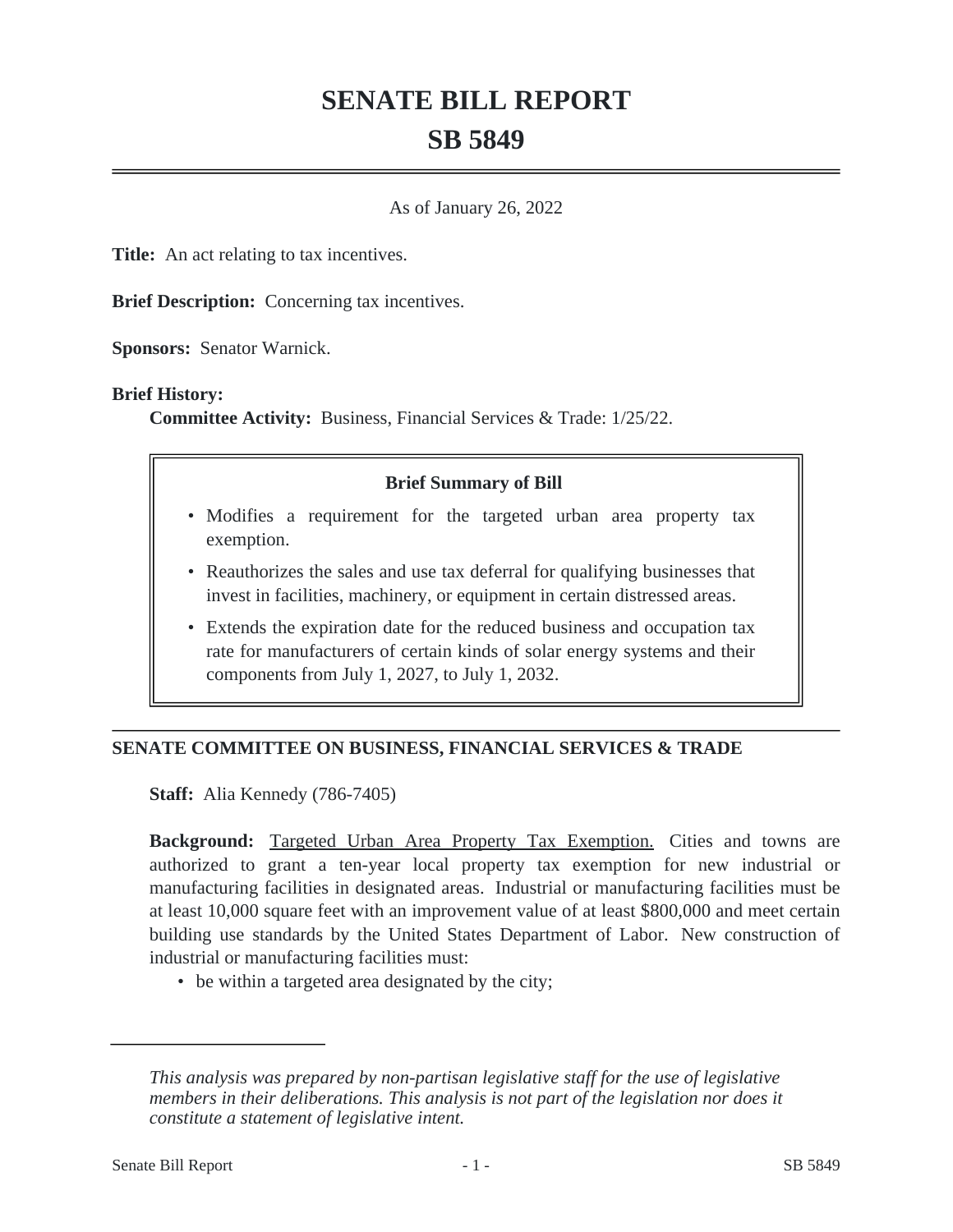- be on land that has no existing building improvements and that is zoned for an industrial or manufacturing use as of December 31, 2014;
- meet all construction and development regulations of the city; and
- be completed within three years from the date of approval of the application.

Within one year of building occupancy, the facility must create at least 25 family living wage jobs with an average wage of at least \$23 per hour.

A property owner seeking the exemption must apply to the city, pay any applicable fees, and enter into a contract with the city agreeing to terms and conditions of the implementation of the development. An application must be approved by a city governing authority or its authorized representative. The contract into which an applicant must enter with the city must be approved by the city governing authority, or an administrative official or commission authorized by the governing authority. No application for exemption may be submitted on or after December 31, 2030.

The value of the property tax exemption is provided on the value of eligible improvements and applies only to the city portion of the property tax. A county may, by resolution, allow any property receiving an exemption from city property taxes to also receive an exemption from county property taxes.

Tax Deferrals for Investment Projects in Rural Counties. Qualifying businesses located in economically distressed areas do not pay sales or use tax on the construction, or expansion or renovation of existing facilities; or machinery and equipment.

The preference applies to two types of economically distressed areas:

- high unemployment counties designated by the Employment Security Department based on recurring above average unemployment rates; and
- community empowerment zones designated by the Department of Commerce.

Community empowerment zones are located in cities or unincorporated areas and are characterized by limited employment opportunities and educational services, a lack of affordable housing, and deteriorating infrastructure.

The deferred taxes are waived if businesses continue to use the facilities, machinery, or equipment as intended for a total of eight years. The preference has no expiration date; however, under current law, the Department of Revenue (DOR) cannot issue deferral certificates for this program after July 1, 2020.

Reduced Business and Occupation Tax Rate for Solar Energy and Silicon Product Manufacturers. A reduced business and occupation (B&O) tax rate of 0.275 percent to manufacturers of certain kinds of solar energy systems and their components. Without the preference, these manufacturers would pay a B&O tax rate of 0.484 percent.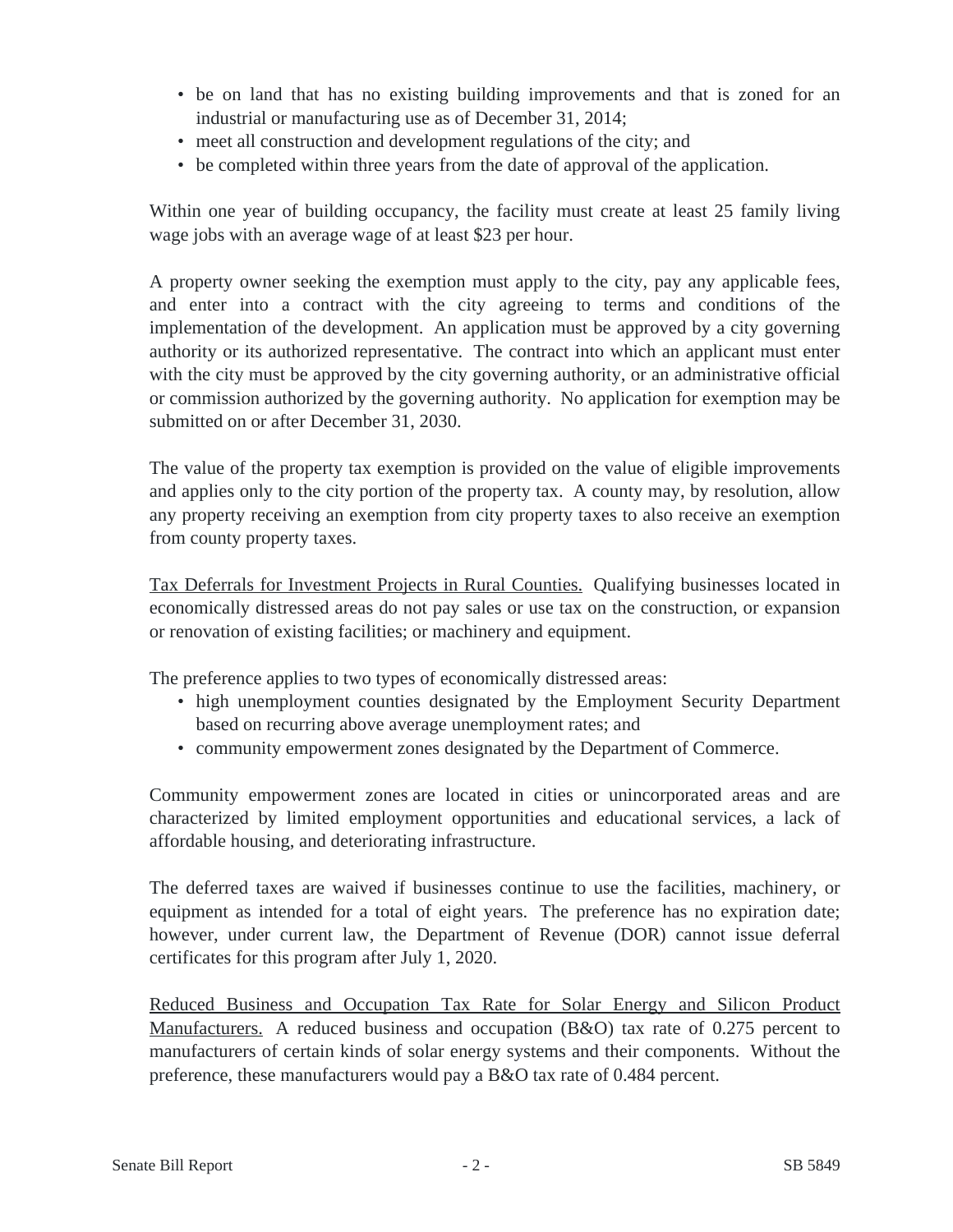The preference applies to:

- manufacturers of solar energy systems using photovoltaic modules or stirling converters; and
- manufacturers of certain components of solar energy systems, specifically, solar grade silicon, silicon solar wafers, silicon solar cells, thin film solar devices, or compound semiconductor solar wafers for use exclusively in solar energy systems.

The preference also includes the wholesale sales of these systems or components by their manufacturers.

The reduced B&O tax rate expires July 1, 2027.

Tax Preference Performance Statement. State law provides a range of tax preferences that confer reduced tax liability upon a designated class of taxpayer. Tax preferences include tax exclusions, deductions, exemptions, preferential tax rates, deferrals, and credits. Washington has over 650 tax preferences, including a variety of sales and use tax exemptions. Legislation that establishes or expands a tax preference must include a tax preference performance statement that identifies the public policy objective of the preference, as well as specific metrics that the Joint Legislative Audit and Review Committee can use to evaluate the effectiveness of the preference. All new tax preferences automatically expire after ten years unless an alternative expiration date is provided.

**Summary of Bill:** Targeted Urban Area Property Tax Exemption. The requirement that new construction of industrial or manufacturing facilities must be on land that has no existing building improvements and is zoned for an industrial or manufacturing use as of December 31, 2014, is removed.

Tax Deferrals for Investment Projects in Rural Counties. DOR must begin accepting applications for the sales and use tax deferral for qualifying businesses that invest in facilities, machinery, or equipment in certain distressed areas.

Sales and use tax deferral applications must be submitted before construction begins on the investment project or acquisition of equipment or machinery.

The application for a deferral must be in a form and manner prescribed by DOR. Applications must contain the following information:

- the location of the investment project;
- the applicant's average employment in the state for the prior year;
- estimated or actual new employment related to the project;
- estimated or actual wages of employees related to the project;
- estimated or actual costs;
- time schedules for completion and operation; and
- other information as required by DOR.